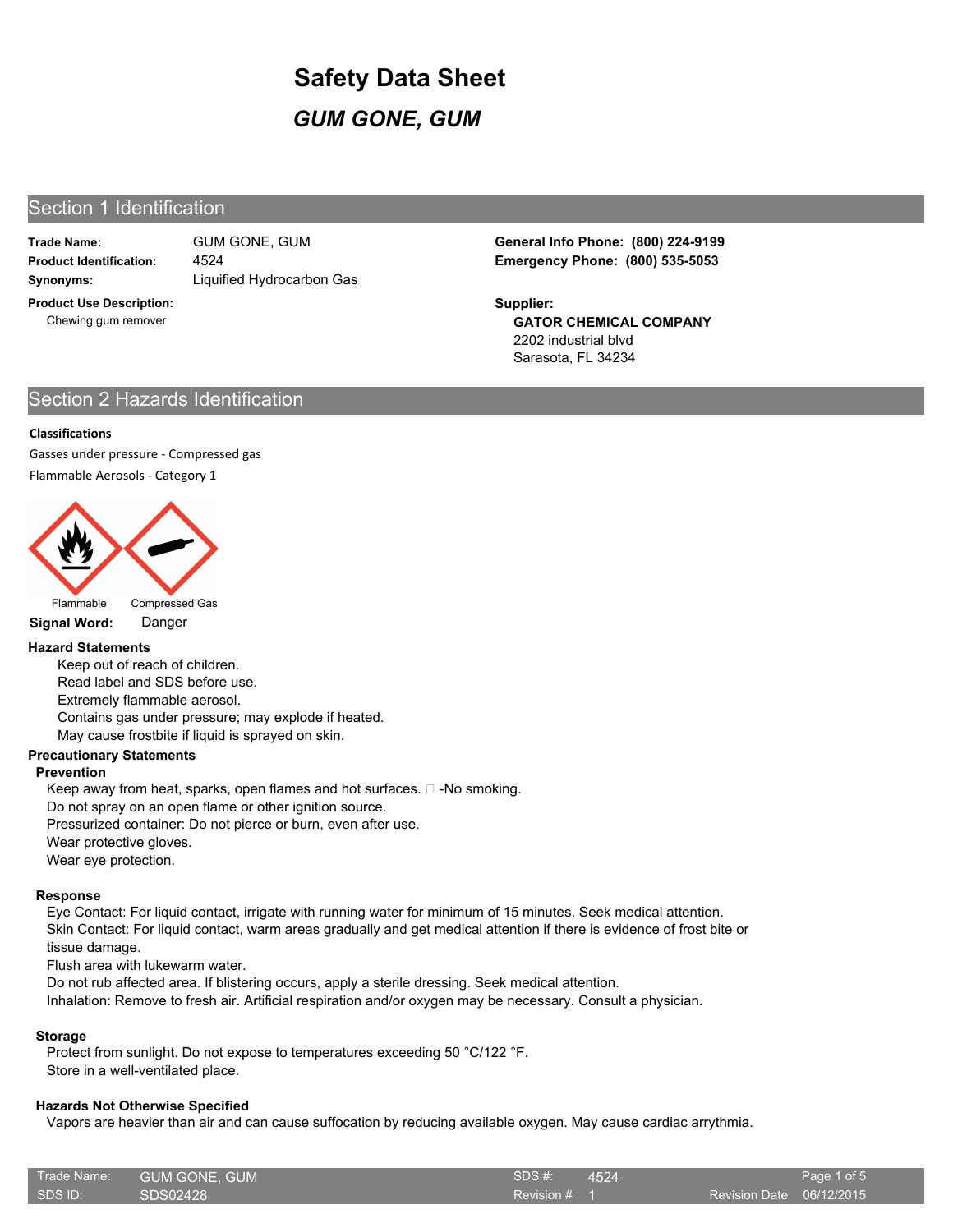| Section 3 Composition |         |                |
|-----------------------|---------|----------------|
|                       |         | Concentration  |
| <b>Chemical Name</b>  | CAS#    | % by Weight    |
| <b>Isobutane</b>      | 75-28-5 | $>= 80 \le 85$ |
| Propane               | 74-98-6 | $>= 15 < 20$   |

## Section 4 First Aid

EMERGENCY OVERVIEW

DANGER. EXTREMELY FLAMMABLE. May cause frostbite. Contents under pressure. Keep away from heat and flame.

EYES: Irrigate with running water for minimum of 15 minutes. Get immediate medical attention.

SKIN: Warm areas gradually and get medical attention if there is evidence of frost bite or tissue damage. Wash with lukewarm

water. Do not rub affected area. If blistering occurs, apply a sterile dressing. Treat for frostbite if necessary. Get medical attention.

INHALATION: Remove to fresh air. Artificial respiration and/or oxygen may be necessary. Call a poison center or a doctor if you feel unwell.

INGESTION: Not considered a potential route of exposure.

## Section 5 Fire Fighting Measures

## **Suitable fire extinguishing media:**

Use water spray, fog or foam.

## **Specific hazards arising from the chemical:**

In a fire or if heated, a pressure increase will occur and the container may burst, with the risk of subsequent explosion. Bursting aerosol containers may be propelled from a fire at high speed. Gas may accumulate in confined areas and displace oxygen causing suffocation. The vapor is heavier than air. Vapors may travel considerable distances to a source of ignition where they can ignite, flash back, or explode.

## **Hazardous thermal decomposition products:**

Combustion may yield smoke, carbon monoxide, and other products of incomplete combustion. Oxides of nitrogen and sulfur may also be formed.

## **Specific fire-fighting methods:**

Promptly isolate the scene by removing all persons from the vicinity of the incident if there is a fire. No action shall be taken involving any personal risk or without suitable training. Move containers from fire area if this can be done without risk. Use water spray to keep fire-exposed containers cool.

#### **Special protective equipment for fire fighters:**

Fire fighters should wear appropriate protective equipment and self-contained breathing apparatus (SCBA) with a full face-piece operated in a positive pressure mode.

## Section 6 Accidental Release Measures

| ⊦Trade Name: ' | <b>GUM GONE, GUM</b> | SDS#    |
|----------------|----------------------|---------|
| I SDS ID:      | SDS02428             | Revisio |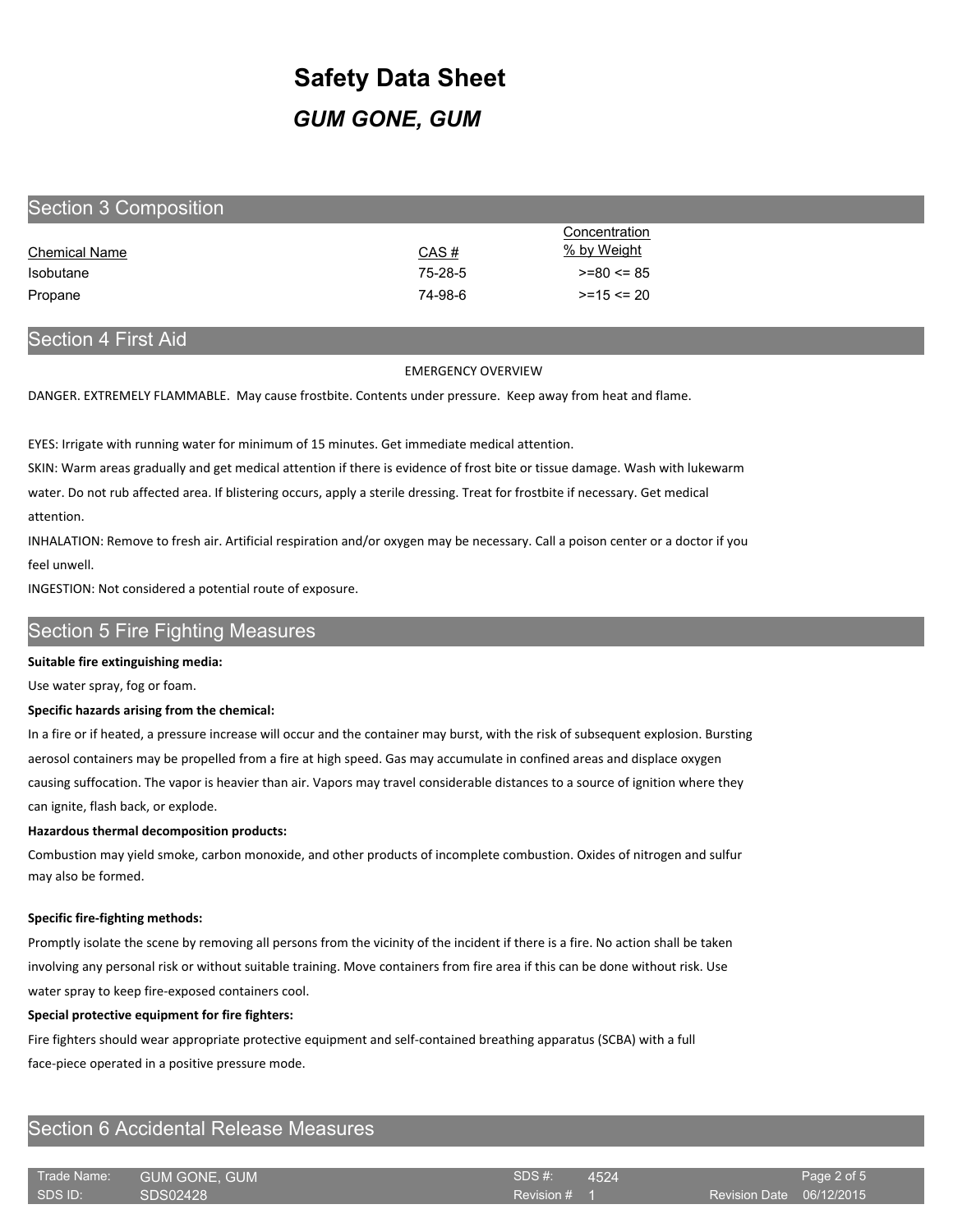#### **Personal precautions:**

Put on appropriate personal protective equipment (see section 8). Ventilate area, especially low or enclosed places where heavy vapors might collect.

#### **Environmental precautions and clean-up methods:**

 Isolate hazard area. Keep unnecessary and unprotected personnel from entering. Eliminate all ignition sources. Disperse vapors with water spray.

## Section 7 Handling and Storage

Do not use or store near heat, sparks or open flame. Exposure to temperatures above 120 F may cause bursting. Do not puncture or incinerate container. Store in a cool, dry place. Do not get in eyes, on skin or on clothing. Intentional misuse by deliberately concentrating and inhaling may be harmful or fatal. Keep out of reach of children.

|                               | Section 8 Exposure Controls/Personal Protection |  |
|-------------------------------|-------------------------------------------------|--|
| Isobutane<br><b>ACGIH TLV</b> | $1000$ ppm                                      |  |
| Propane<br><b>ACGIH TLV</b>   | $1000$ ppm                                      |  |

**Eye Protection:** Wear safety glasses or goggles.

**Skin Protection:** To prevent repeated or prolonged contact, wear impervious gloves (made from rubber, nitrile or neoprene).

**Respiratory Protection:** When respiratory protection is required use an organic vapor cartridge. A respiratory program that

meets OSHA's 29 CFR 1910.34 & ANSI Z88.2requirements must be followed.

**Engineering Controls:** Good general ventilation required.

## Section 9 Physical and Chemical Properties

| Property                      | Value                    |                             |                       |
|-------------------------------|--------------------------|-----------------------------|-----------------------|
| Appearance                    | FORCEFUL SPRAY/MIST      | Auto Ignition Temp          | <b>NOT AVAILABLE</b>  |
| <b>Boiling Point</b>          | - 156 F                  | Color                       | <b>COLORLESS</b>      |
| Decomposition Temperature     | <b>NOT AVAILABLE</b>     | <b>Evaporation Rate</b>     | <b>NOT AVAILABLE</b>  |
| <b>Explosive Limit Ranges</b> | LEL 1.8%; UEL 9.5% (vol) | <b>Explosive Properties</b> | <b>NOT AVAILABLE</b>  |
| Flash Point                   | NOT APPLICABLE           | Melting/Freezing Point      | <b>NOT AVAILABLE</b>  |
| Odor                          | <b>ODORLESS</b>          | Odor Threshold              | <b>NOT AVAILABLE</b>  |
| Other Information             | VOC content (wt. %): 100 | <b>Oxidizing Properties</b> | <b>NOT AVAILABLE</b>  |
| <b>Partition Coeff</b>        | <b>NOT AVAILABLE</b>     | <b>Physical State</b>       | GAS                   |
| <b>Relative Density</b>       | 0.55                     | Solubility (Water)          | <b>INSOLUBLE</b>      |
| Vapor Density                 | $1.914$ (air=1)          | Vapor Pressure              | 46 psig @ 70 F        |
| Viscosity                     | <b>NOT AVAILABLE</b>     | рH                          | <b>NOT APPLICABLE</b> |

## Section 10 Stability and Reactivity Reactivity : Under normal conditions of storage and use, hazardous reactions will not occur. **Chemical Stability :** Stable under normal conditions. **Incompatible Materials :** Oxidizers

**Conditions to Avoid :** High temperatures, open flames, sparks, welding.

**Decomposition Products:** Carbon monoxide, volatile hydrocarbon vapors.

| Trade Name: | <b>GUM GONE, GUM</b> | SDS #:       | 4524 |                          | Page 3 of 5 |
|-------------|----------------------|--------------|------|--------------------------|-------------|
| SDS ID:     | SDS02428             | Revision # 1 |      | Revision Date 06/12/2015 |             |
|             |                      |              |      |                          |             |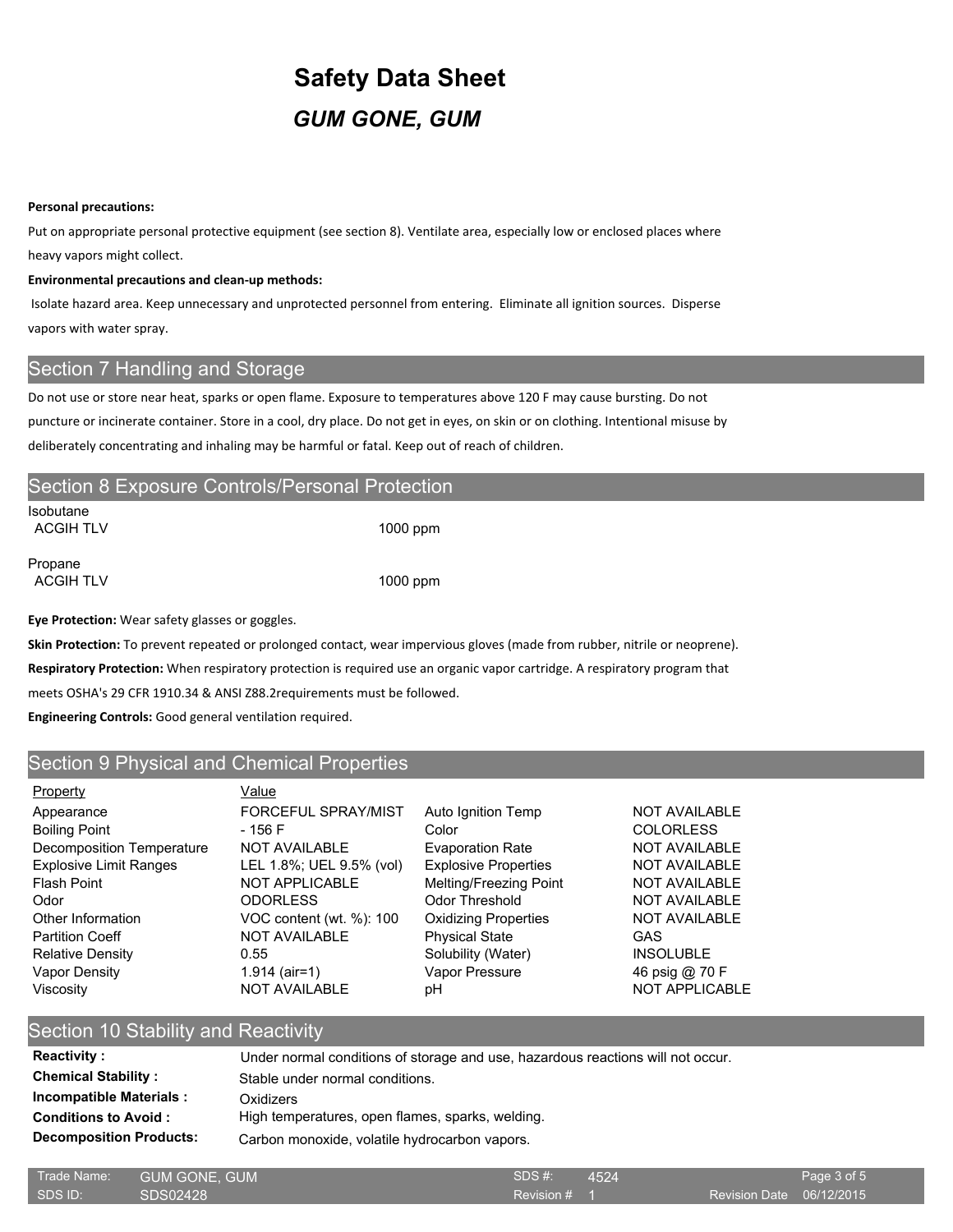Vapors may ignite at temperatures exceeding flash point.

## **Section 11 Toxicological Information**

**Primary Route of Entry:** Inhalation, skin contact

#### **Acute/Potential Health Effects:**

**EYES:** May cause eye irritation and damage due to frostbite.

**SKIN:** May cause frostbite.

**INHALATION:** Inhalation of vapor may produce anesthetic effects and feeling of euphoria. Prolonged overexposure can cause rapid breathing, headache, dizziness, narcosis, unconsciousness, and death from asphyxiation, depending on concentration and time of exposure.

**INGESTION:** Not considered a potential route of exposure.

**Chronic / Long Term Effects:** None known.

**Target Organ Effects:** None known.

**Reproductive/Developmental Information:** None known.

**Carcinogenic Information:** This material is not listed as a carcinogen by IARC, NTP or OSHA.

**Other Comments:** High concentrations may reduce the amount of oxygen available for breathing, especially in confined spaces.

Hypoxia (inadequate oxygen) during pregnancy may have adverse effects on the developing fetus.

#### **Acute Toxicity Values:**

Not available.

## Section 12 Ecological Information

Not available.

# Section 13 Disposal Considerations

Waste must be disposed of in accordance with federal, state and local environmental control regulations. See label for further instructions.

## Section 14 Transport Information

Certain shipping modes or package sizes may have exceptions from the transport regulations. The classification provided may

not reflect those exceptions and may not apply to all shipping modes or package sizes.

| UN number            | 1950 |                     |
|----------------------|------|---------------------|
| Proper shipping name |      | Aerosols, flammable |
| Class                | 2.1  |                     |
| Packing group        | -    |                     |

## Section 15 Regulatory Information

| Trade Name: | GUM GONE. GUM | SDS #:       | $-4524$ |                          | Page 4 of 5 |
|-------------|---------------|--------------|---------|--------------------------|-------------|
| SDS ID:     | SDS02428      | Revision # 1 |         | Revision Date 06/12/2015 |             |